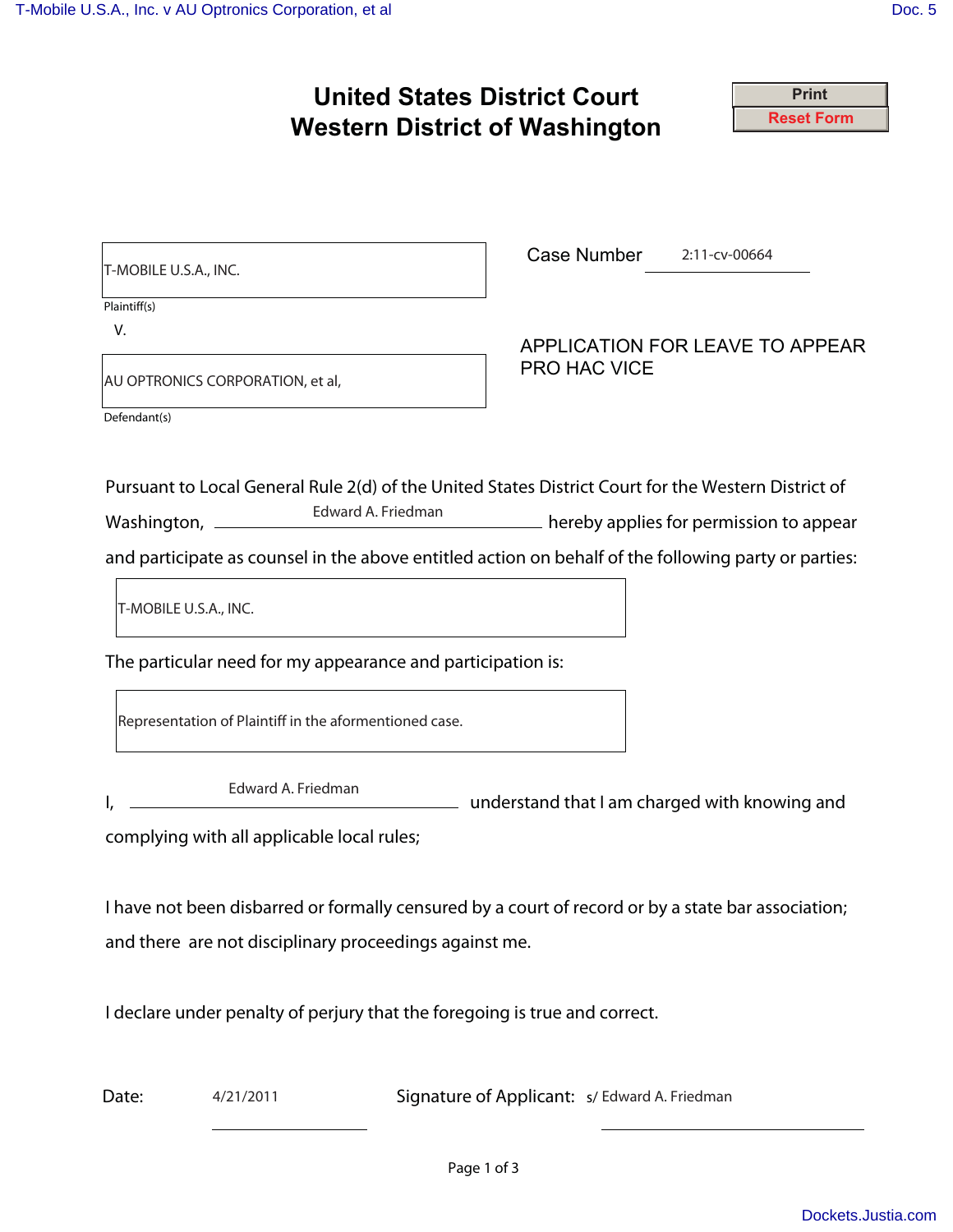| Pro Hac Vice Attorney<br><b>Applicant's Name:</b>  |          | Edward A. Friedman                   |  |                 |      |            |
|----------------------------------------------------|----------|--------------------------------------|--|-----------------|------|------------|
| Law Firm Name:                                     |          | Friedman Kaplan Seiler & Adelman LLP |  |                 |      |            |
| Street Address 1:                                  |          | 7 Times Square                       |  |                 |      |            |
| <b>Address Line 2:</b>                             |          |                                      |  |                 |      |            |
| City:                                              | New York |                                      |  | State: New York | Zip: | 10036-6516 |
| Phone Number w/ Area<br>Code Example: 999-999-9999 |          |                                      |  | 212-833-1100    |      |            |

## **STATEMENT OF LOCAL COUNSEL**

|       |                              | I am authorized and will be prepared to handle this matter, including trial, in the event the |
|-------|------------------------------|-----------------------------------------------------------------------------------------------|
|       | applicant Edward A. Friedman | is unable to be present upon any date                                                         |
|       | assigned by the court.       |                                                                                               |
| Date: | 4/21/2011                    | Signature of Local Counsel: s/ Brooke A. M. Taylor                                            |

| Local Counsel's Name:                              |         | Brooke A. M. Taylor        |              |                   |      |       |
|----------------------------------------------------|---------|----------------------------|--------------|-------------------|------|-------|
| Law Firm Name:                                     |         | Susman Godfrey LLP         |              |                   |      |       |
| <b>Street Address 1:</b>                           |         | 1201 Third Ave, Suite 3800 |              |                   |      |       |
| <b>Address Line 2:</b>                             |         |                            |              |                   |      |       |
| City:                                              | Seattle |                            |              | State: Washington | Zip: | 98101 |
| Phone Number w/ Area<br>Code Example: 999-999-9999 |         |                            | 206-516-3880 |                   |      |       |